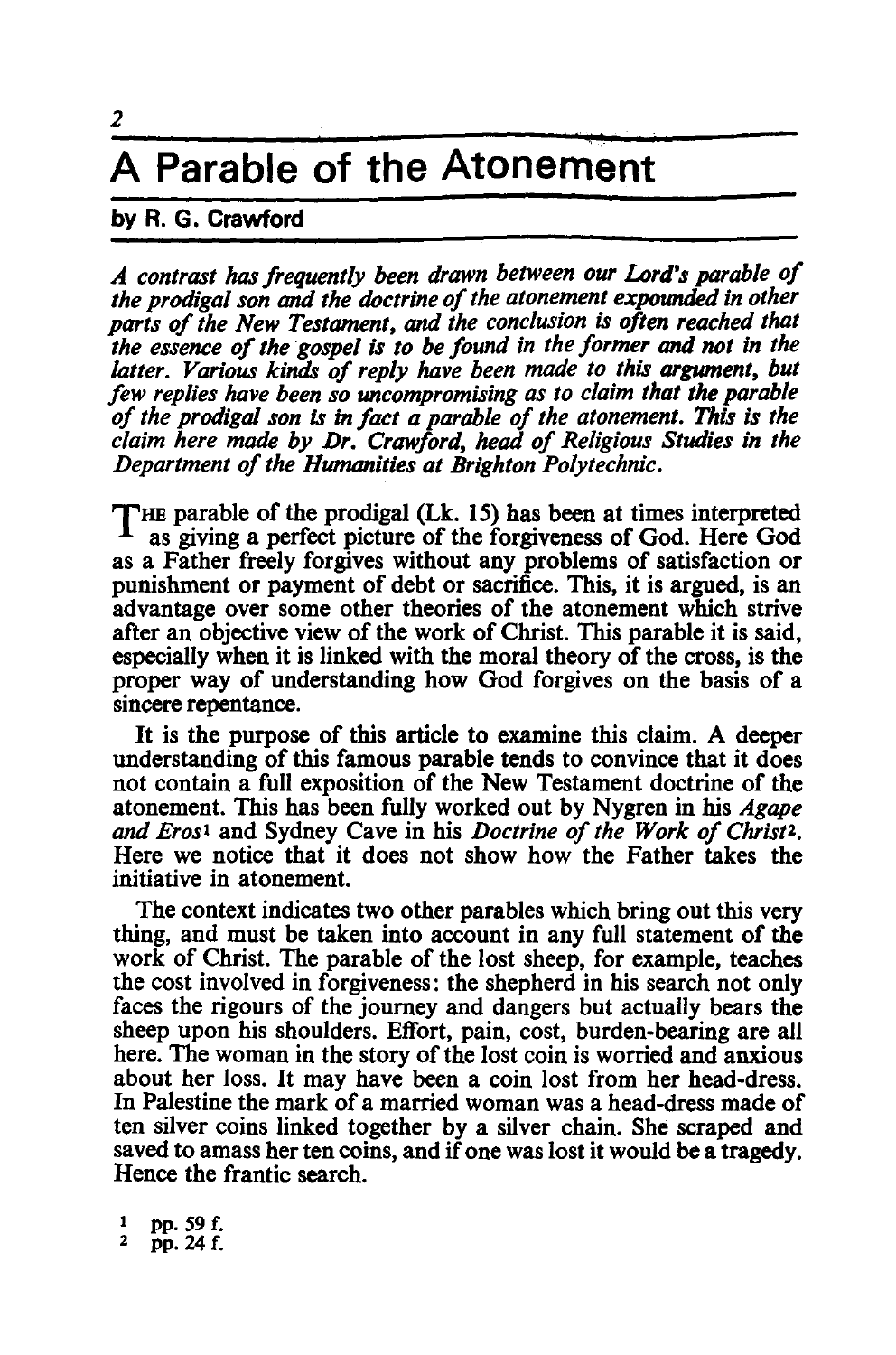If it is said that the parable of the prodigal is the key to God's forgiveness and it has no atonement in it, then it must be acknowledged that there is no Christ in the story either. Further, why did the Apostles not make full use of this parable in their preaching of the gospel? In fact they never seemed to have used it. Again, why did Christ himself, having delivered it, not consider his mission discharged and return to heaven?

Or, on the other hand, why did He not continue to live to a ripe and useful age, reiterating in various fonns and in different settings this waiting (but inert) love and grace of God?<sup>3</sup>

It should be recognized that the parable makes one main point: but the atonement emphasized a different one-not the freeness of God's pardon but its cost. Besides, any proper doctrine of atonement should be based, not on a single parable but on the whole fact of revelation: the life and teaching, death and resurrection of our Lord and the experience of Christians.4 To neglect this is to separate fact from interpretation which today is not done, and to set aside the Pauline doctrine of the atonement.

But the parable itself has more to teach. Surely there is even here the conception of a suffering Father: i.e., he must have undergone anguish and agony as he thought of his lost boy in the far country. Besides, it cost the son something. The Father does not give any of the elder son's portion to him; the prodigal has to bear the loss which his folly has brought. The elder son retains what he has deserved. "Son, thou art ever with me and all that I have is thine". Here is a delicate balance between justice and charity.

What too, is the meaning of the prodigal's cry: "I have sinned against heaven and in thy sight?" Is this not the acknowledgement of sin, not only against the Father's love but against a Divine Order? He has broken the moral law of the universe, and this requires punishment.

It may be said that the Almighty Lawgiver Himself is not bound by His own laws, and that He can overrule the Moral Law, if He wishes to forgive without the due penalty being paid. But would such an easy solution build up a righteous character in His children, or effect (what a true atonement must involve) that God and man should be "at one mind" regarding sin 1 Would it not rather be to translate to the skies that fatal easiness of a goodnatured parent which has been the ruin of so many sons 1 There is no problem in the world so difficult as that of forgiveness! How to pardon a wrong and yet to vindicate the right! How to restore the guilty and yet to teach the offender to hate his offence! It has been well called "a problem fit for God". *<sup>S</sup>*

However it is contended that God must forgive as He calls upon men to forgive. The parable shows this. But what has just been said

<sup>3</sup> P. T. Forsyth, *The Work of Christ,* p. 106. 4 A. M. Hunter, *Interpreting Paul's Gospel,* p. 87, footnote. *S* L. W. Grensted, *The Atonement in History* and *Life* (1929 ed.), p. 330.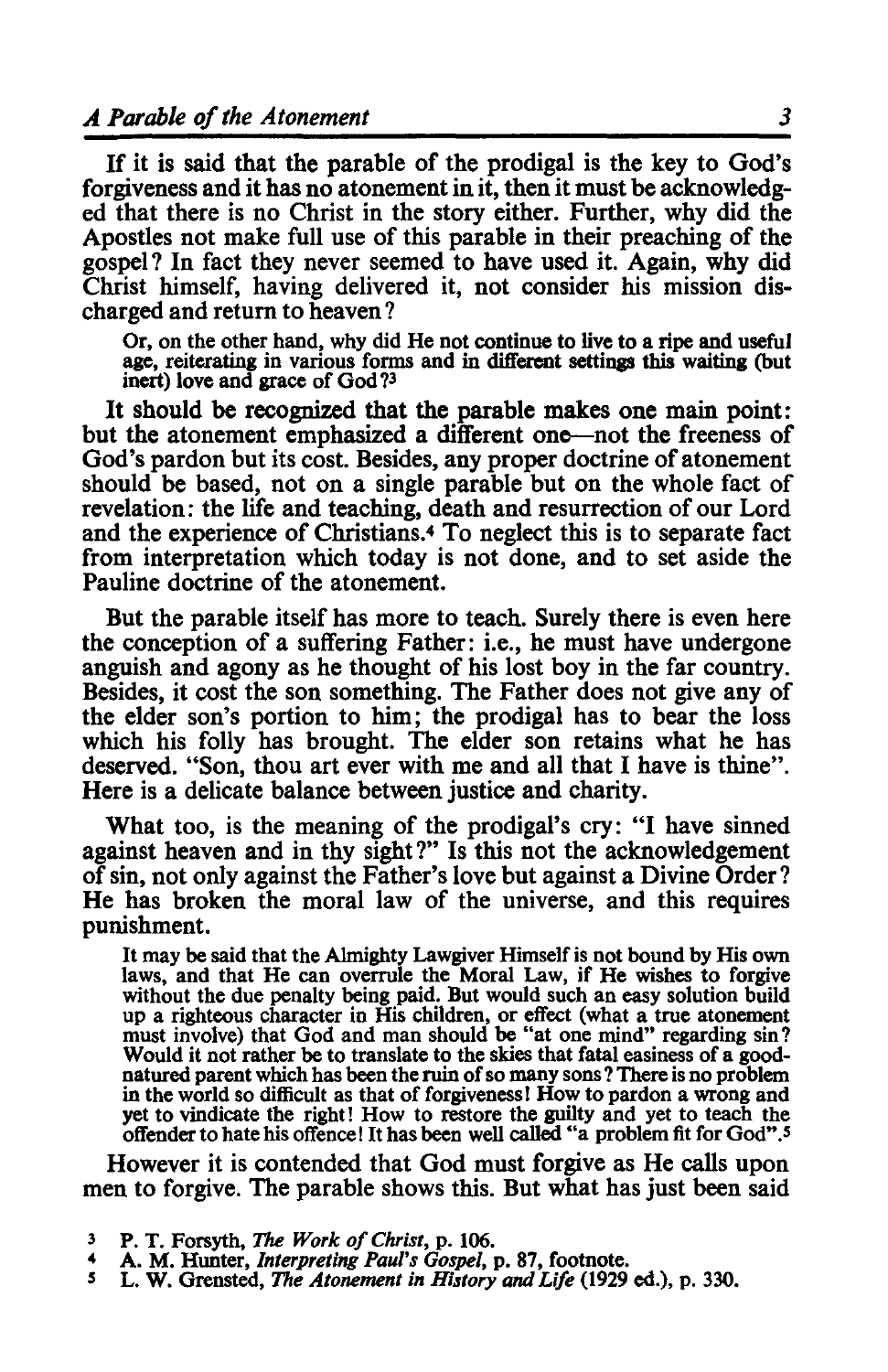shows that God is not only Father, but the upholder of the moral law of the universe. The analogy between father and child-as representing God and man-breaks down at this point, even if it is fully acceptable. This is a vital point in the argument for the necessity

of atonement. As R. W. Dale puts it:<br>The power of a father is limited by a higher Authority; he is not the supreme The power of a father is limited by a higher Authority; he is not the supreme<br>moral Ruler of the child; the father is a sinner as well as the child. You<br>cannot argue that because a father does not ask for an "atonement" th God cannot ask for an atonement before He forgives us. God is the Rep-<br>resentative and Defender of the Eternal Law of Righteousness in a sense in which an earthly father is not.<sup>6</sup>

Thus Paul tells the Romans that they are not to avenge themselves, and that vengeance belongs unto God; men are not to imitate the acts by which God requites injustice (Rom. 12: 19).

The analogy between divine and human forgiveness must not be overpressed. When man forgives he dismisses his personal resentment and tries to love the offender despite his sin. All this God does without asking for atonement.

But His forgiveness obliterates the sense of guilt-which ours cannot do; liberates from penalties incurred by the violation of the moral order of the universe—which ours cannot do; and that God might be able to grant us this ampler deliverance, this completer redemption, Christ died for us. ... 7

Indeed, one can say that if man's forgiveness had these implications (endangering moral order in the world through its social or public effects) then it would be impossible.

It is possible, too, to see in the parable of the prodigal a prophecy of Christ's death. The future attitude of the elder brother is not disclosed, but he is typical of the Pharisees who were contemplating the death of Christ (the occasion of telling the parable according to the context is the grumbling of the Pharisees at our Lord for preaching the gospel to publicans and sinners). That attitude was to grow and develop to such an extent that Christ's death became inevitable.

**In** the mind of Christ, there seems to be the necessity of his death for sinners (Mk. 14: 21, 49; Lk. 22: 37). This is confirmed if it is held that he interpreted that death in the light of the Servant concept of Isa. 53, as Luke 22: 37 seems to indicate.

It is true that Christ from the beginning of his ministry pronounced forgiveness,<sup>8</sup> but he ended it at the Cross whereby men received forgiveness. <sup>9</sup>**If** atonement was eternally in the mind of God, it may be that He gave Christ the power to confer such forgiveness in

<sup>6</sup> R. W. Dale, *Christian Doctrine* (1894), p. 242.<br>7 R. W. Dale, *ibid.*, p. 248.<br>8 See a modern presentation of this idea in G. S. Hendry, *The Gospel of the Incarnation*.

<sup>&</sup>lt;sup>9</sup> At the Lord's Supper there is shown that forgiveness is radiated through the blood of Jesus. This is true not only of Paul, but of the Gospel records.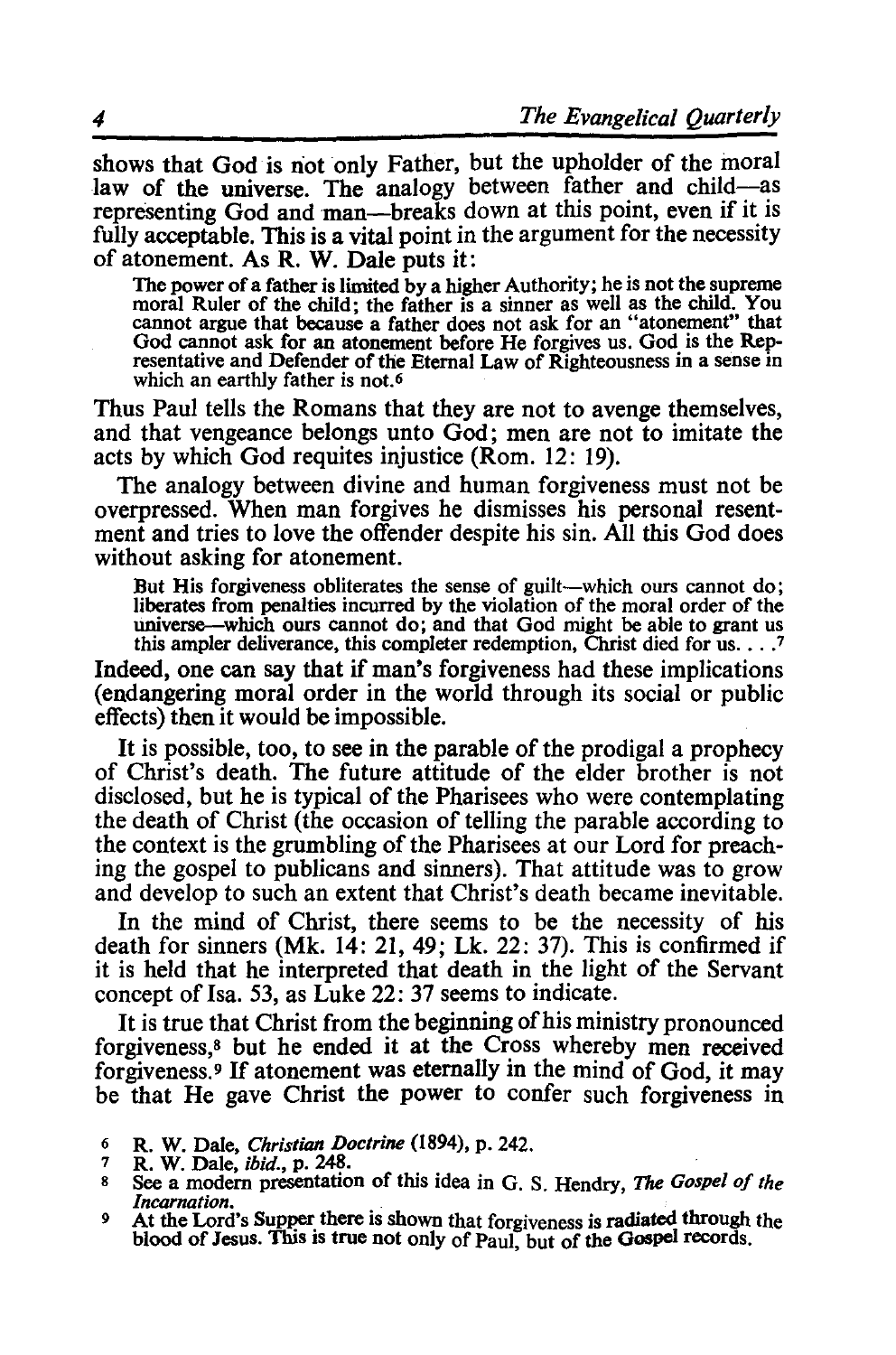virtue of his acceptance of the Cross. Paul in Rom. 3: 24ff. makes the Cross the basis of the acts of God's forgiveness. lo.

It is apparent, that any interpretation of Acts 2: 23 which omits this is inadequate; the atonement *was* in the mind and purpose of God. This is confirmed in the same book (Acts 4: 27, 28).

The New Testament writers were convinced that this was so.

The Cross has been, not God's defeat, but God's purpose and victory. Human, historic forces had doubtless played their part. Pharisaic blindness and intolerance, priestly exclusiveness and self-seeking, imperial policy and power, popular disappointment and resentment-all had a share in Calvary. But none of these had been the final, determining factor. Jesus had gone to death, not driven like a slave, but marching in the freedom of His own unconquered soul. Necessity had been laid upon Him-"the Son of man *must* suffer and be slain" (Lk. 9: 22)-but it had been the necessity, not of mortal tyranny and violence, but of His own love for the souls of men. In the cross of Jesus, the divine purposes had been, not thwarted and broken, but embodied and proclaimed."11

While it is true that already in his life and ministry our Lord was numbered with the transgressors; i.e., his acceptance of baptism; and was continually making the "dark responsibjlities (of men) His own", yet the Cross is the full and definite self-expression of this. In the New Testament, as H. R. Mackintosh points out, it occupies disproportionate length. The Gospels indicate this in their narrative of the Passion, and the Epistles are constantly pre-occupied with the glorious meanings of Christ's "exodus". 12

In the story of the prodigal, forgiveness is more than the Father's declaration to the son. Forgiveness is a creative action; something done and borne by God, e.g., the Cross. This is the basis on which God proclaims forgiveness which is apart from the changed attitude of the sinner. Otherwise the government of the universe would be unstable and uncertain. <sup>13</sup>

Christ is more than the prophet who proclaims forgiveness; he is, as the Epistle to the Hebrews testifies, the priest who procures it by the sacrifice of himself. Christ is an example for us to follow, there can be no doubt about that; but how can those whose eyes are

- <sup>10</sup> It cannot be held that there was any difference between the Pauline view and that put forward in the Gospels. Paul tells his converts that the gospel he "received" was identical with that preached by the original apostles, that "Christ died for our sins" (1 Cor. 15: 3). Moreover, he never accuses his opponents of denying the significance of the death of Christ. If Paul had preached a doctrine which differed profoundly from the primitive Christian community, something would have been heard of it. Cf J. K. Mozley, *The Doctrine of the Atonement* (1915), pp. 63 f.
- 
- *Doctring Christian Christ* (1935), p. 230<br> *Doctring Christian Experience of Forgiveness*, p. 172. See what he says about the<br>
Cross for the mind of Jesus.
- 13 T. H. Hughes, *The Atonement* (1949), p. 222.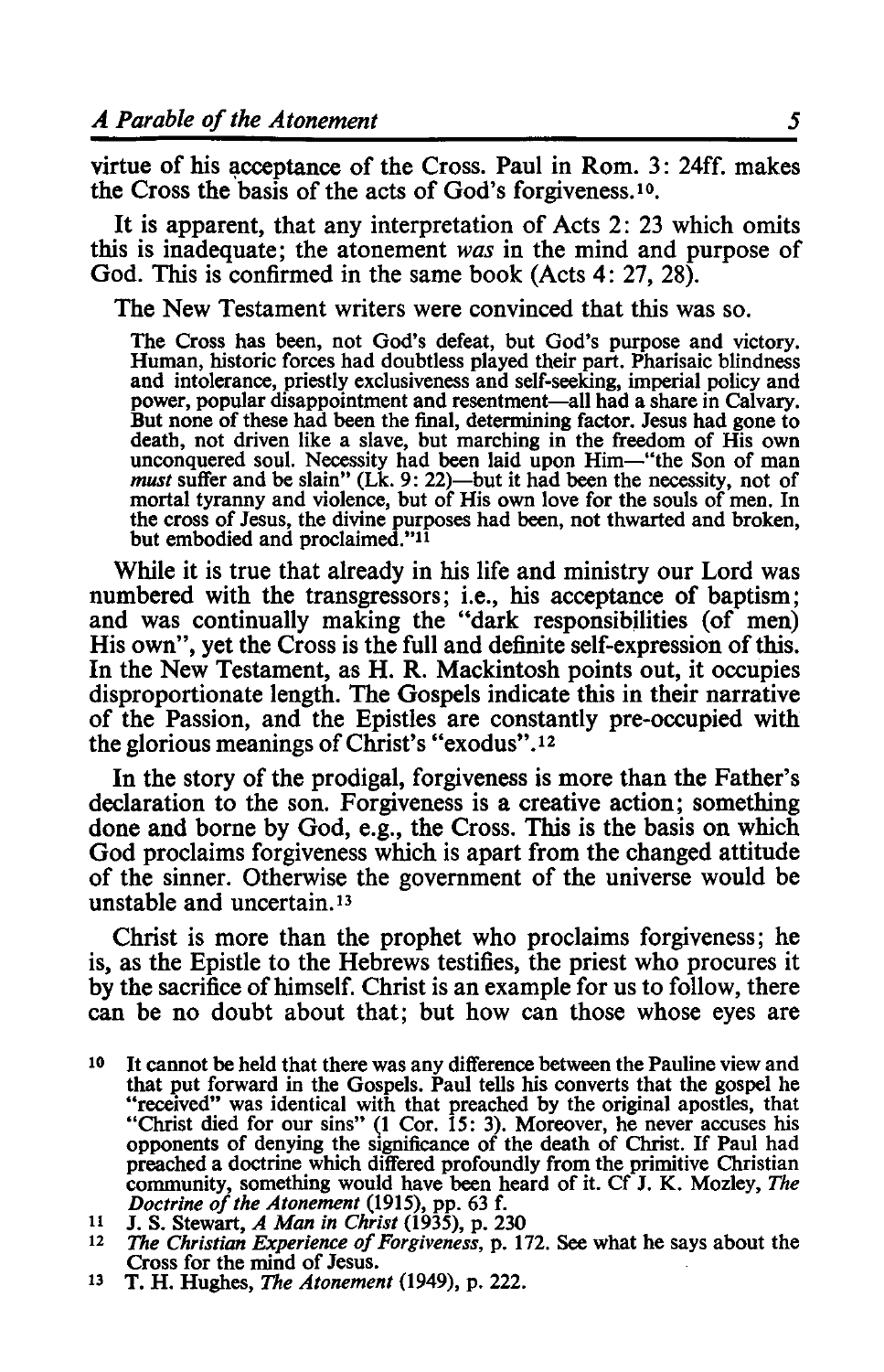blinded by sin perceive it or those who are chained to sin rise up and follow?<sup>14</sup> Men need to know and experience that God has not only shown His love and given them an example in Christ, but that "He has wiped the slate clean, that despite their sin, something, independently of them and their attitude, has been done by God in Christ". 15

Here it is seen clearly that the work of Christ as Prophet, Priest and King cannot be separated. As J. B. Torrance has pointed out, this is the weakness in R. Bultmann's *Jesus and the Word,* where Jesus is reconstructed from his words only, or G. Aulen's *Christus Victor,* where emphasis is on Christ's Kingship at the expense of His priesthood.<sup>16</sup>

The example of Christ not only inspires, but it is an example which contains in itself power and life, the principle of its own reproduction. Christ himself, dwelling internally-not from afar externally-is the power by which the example will be produced.

This leads to the next question for discussion: the moral influence theory of the atonement. This theory is not so much false, as inadequate. It appears to say that men are redeemed not by the work of Christ on the Cross, but by their response to it. Such a response however may be only pity which is inadequate for the changing of human nature.

The problem of sin in human nature is that it blinds to what love really is. It was a Unitarian (lames Martineau) who said that sin was unique: the more we practise it, the less we know of its nature. It weaves its own cloak of deception, and makes us incapable of truly responding to a pure love.

Besides, as James Denney pointed out, if the Cross only expresses a love which goes even to death, it is no more than a display of love. If it has no objective purpose, then it merely parades the love of God. Denney argues that if two men are standing on a pier that juts out into the ocean, and one says: "I love you and to prove it I am going to jump off this pier and drown myself," this would be nothing but suicide. On the other hand, if one man fell into the water, and the other jumped in to save him, and died in the attempt, this would show purpose. He died trying to save him.<sup>17</sup> In short, unless there

<sup>16</sup>*Essays* in *ehristology,* p. 163.

<sup>14</sup> L. W. Grensted, *The Atonement in History and in Life* (1929 ed.), p. 337. R. S. Paul, *The Atonement and the Sacraments* (1961), p. 191. If God has stopped short with a message from an appointed messenger one might question His love. If a man were struggling for his life in a river and his friends merely stood on the bank shouting their affection, the quality of such affection would be rightly suspect.

Op. cit., p. 103.